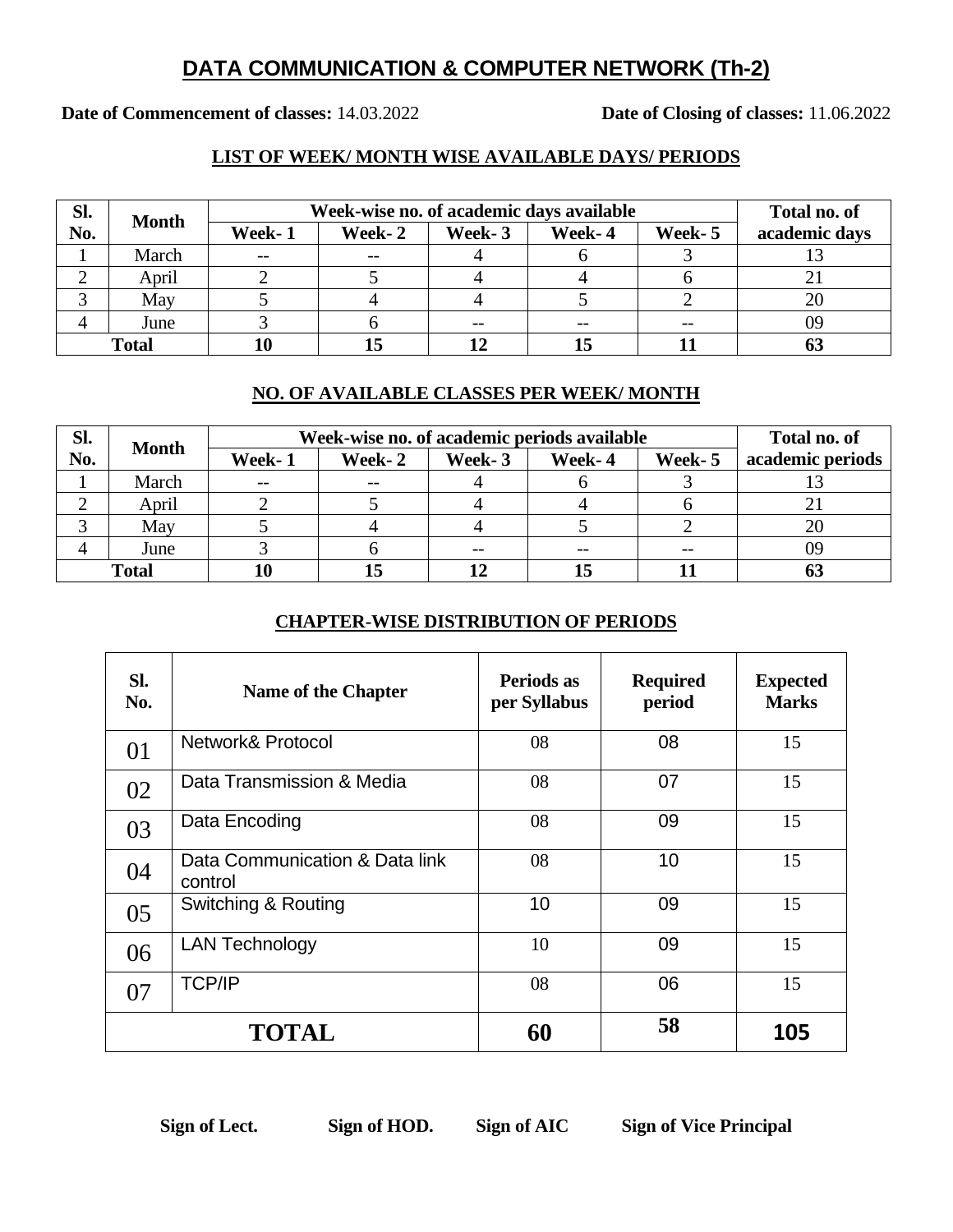# **LESSON PLAN**

| <b>Name of</b><br>the Month | Week<br>No.     | <b>Class day</b>    | Art. No. | <b>Theory Topics</b>                                                                                 |  |  |
|-----------------------------|-----------------|---------------------|----------|------------------------------------------------------------------------------------------------------|--|--|
|                             |                 | 1 <sup>st</sup>     |          | <b>Chapter No.- 01 (Network&amp; Protocol)</b>                                                       |  |  |
|                             |                 |                     | 1.1      | Data Communication                                                                                   |  |  |
|                             | 3 <sup>rd</sup> | 2 <sub>nd</sub>     |          | Continue.                                                                                            |  |  |
|                             |                 | 3 <sup>rd</sup>     | 1.2      | <b>Networks</b>                                                                                      |  |  |
|                             |                 | 4 <sup>th</sup>     |          | Protocol                                                                                             |  |  |
| M                           |                 | 1 <sup>st</sup>     | 1.3      | Architecture.                                                                                        |  |  |
| A                           |                 | 2 <sup>nd</sup>     |          | Standards,                                                                                           |  |  |
| $\mathbf R$                 |                 | 3 <sup>rd</sup>     |          | OSI, TCP                                                                                             |  |  |
| $\mathsf{C}$                | 4 <sup>th</sup> | 4 <sup>th</sup>     |          | IP                                                                                                   |  |  |
| H                           |                 | 5 <sup>th</sup>     | 2.1      | <b>Chapter No.- 02 (Data Transmission &amp; Media)</b><br>Data transmission Concepts and Terminology |  |  |
|                             |                 | 6 <sup>th</sup>     | 2.2      | Analog and Digital Data transmission                                                                 |  |  |
|                             |                 | 1 <sup>st</sup>     |          | Transmission impairments,                                                                            |  |  |
|                             | 5 <sup>th</sup> | $2n$ d              | 2.3      | Channel capacity                                                                                     |  |  |
|                             |                 | 3 <sup>rd</sup>     |          | Transmission media,                                                                                  |  |  |
|                             | 1 <sup>st</sup> | 1 <sup>st</sup>     | 2.4      | <b>Guided Transmission</b>                                                                           |  |  |
|                             |                 | 2 <sub>nd</sub>     |          | <b>Wireless Transmission</b>                                                                         |  |  |
|                             |                 | 1 <sup>st</sup>     | 3.1      | <b>Chapter No.- 03 (Data Encoding)</b><br>Data encoding.                                             |  |  |
|                             | 2 <sup>nd</sup> | 2 <sup>nd</sup>     | 3.2      | Digital data digital signals,                                                                        |  |  |
|                             |                 | 3 <sup>rd</sup>     | 3.3      | continue                                                                                             |  |  |
|                             |                 | 4 <sup>th</sup>     |          | Digital data analog signals                                                                          |  |  |
|                             |                 | $\overline{5^{th}}$ |          | continue                                                                                             |  |  |
|                             | 3 <sup>rd</sup> | 1 <sup>st</sup>     | 3.4      | Analog data digital signals                                                                          |  |  |
| A                           |                 | 2nd                 |          | Continue.                                                                                            |  |  |
| $\mathbf{P}$                |                 | 3 <sup>rd</sup>     | 3.5      | Analog data analog signals                                                                           |  |  |
| $\mathbf R$                 |                 | 4 <sup>th</sup>     |          | Continue                                                                                             |  |  |
| L                           |                 | 1 <sup>st</sup>     | 4.1      | <b>Chapter No.- 04 (Data Communication &amp; Data link</b><br>control)<br>Asynchronous Transmission  |  |  |
|                             | 4 <sup>th</sup> | 2 <sup>nd</sup>     |          | <b>Synchronous Transmission</b>                                                                      |  |  |
|                             |                 | 3 <sup>rd</sup>     | 4.2      | <b>Error Detection</b>                                                                               |  |  |
|                             |                 | 4 <sup>th</sup>     | 4.3      | Line configuration.                                                                                  |  |  |
|                             |                 | 1 <sup>st</sup>     | 4.4      | Flow Control,                                                                                        |  |  |
|                             |                 | 2 <sup>nd</sup>     | 4.5      | <b>Error Control</b>                                                                                 |  |  |
|                             |                 | 3 <sup>rd</sup>     | 4.6      | Multiplexing                                                                                         |  |  |
|                             | 5 <sup>th</sup> | 4 <sup>th</sup>     |          | Cont.                                                                                                |  |  |
|                             |                 | 5 <sup>th</sup>     | 4.7      | FDM synchronous TDM                                                                                  |  |  |
|                             |                 | 6 <sup>th</sup>     | 4.8      | <b>Statistical TDM</b>                                                                               |  |  |
|                             |                 | 1 <sup>st</sup>     | 5.1      | <b>Chapter No.- 05 (Switching and Routing)</b>                                                       |  |  |
| M                           |                 | 2 <sup>nd</sup>     |          | Circuit Switching networks                                                                           |  |  |
| A<br>Y                      | 1 <sup>st</sup> | 3 <sup>rd</sup>     | 5.2      | <b>Packet Switching principles</b>                                                                   |  |  |
|                             |                 | 4 <sup>th</sup>     | 5.3      | X.25                                                                                                 |  |  |
|                             |                 | 5 <sup>th</sup>     | 5.4      | Routing in Packet switching                                                                          |  |  |
|                             |                 |                     | 5.5      | Congestion                                                                                           |  |  |